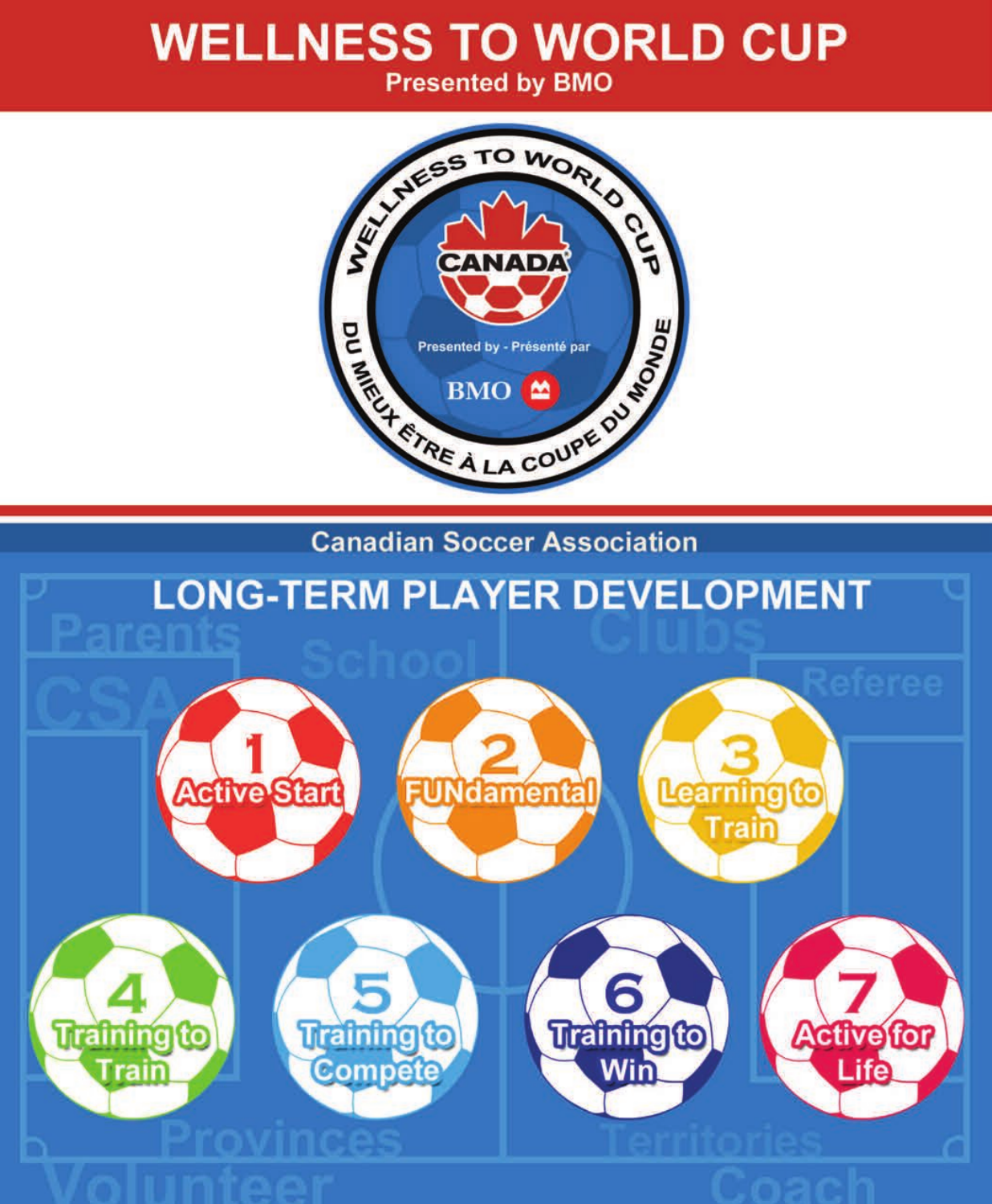## **Wellness to World Cup**

**Presented by BMO**

### **Canadian Soccer LTPD**



### **Supporting wellness through to World Cup excellence**

The diagram shows how the LTPD model accommodates athletes at all levels of interest, ability and achievement. After children enter at the Active Start stage and become physically literate, they can continue on a pathway towards excellence or choose to enter an "Active for Life" recreational stream. The model promotes maximum player retention for bothoptimum wellness and sporting excellence.

### **Growing the Beautiful Game**

Soccer is the largest participation sport in Canada and the world, providing healthy physical activity for players at all levels of ability.

At the most basic level of participation, soccer promotes the integrated development and maintenance of the cardiovascular, musculoskeletal and neuromuscular systems. It helps in preventing many conditions and diseases (includingheart disease, obesity, and osteoporosis) and enhances the well being of individuals across the nation.

At the high performance level, soccer is a vehicle for elite athlete achievement and hailed internationally as "The Beautiful Game." It is played with finesse and skills that are difficult to master, and players progress through sequential stages of development to become "world class."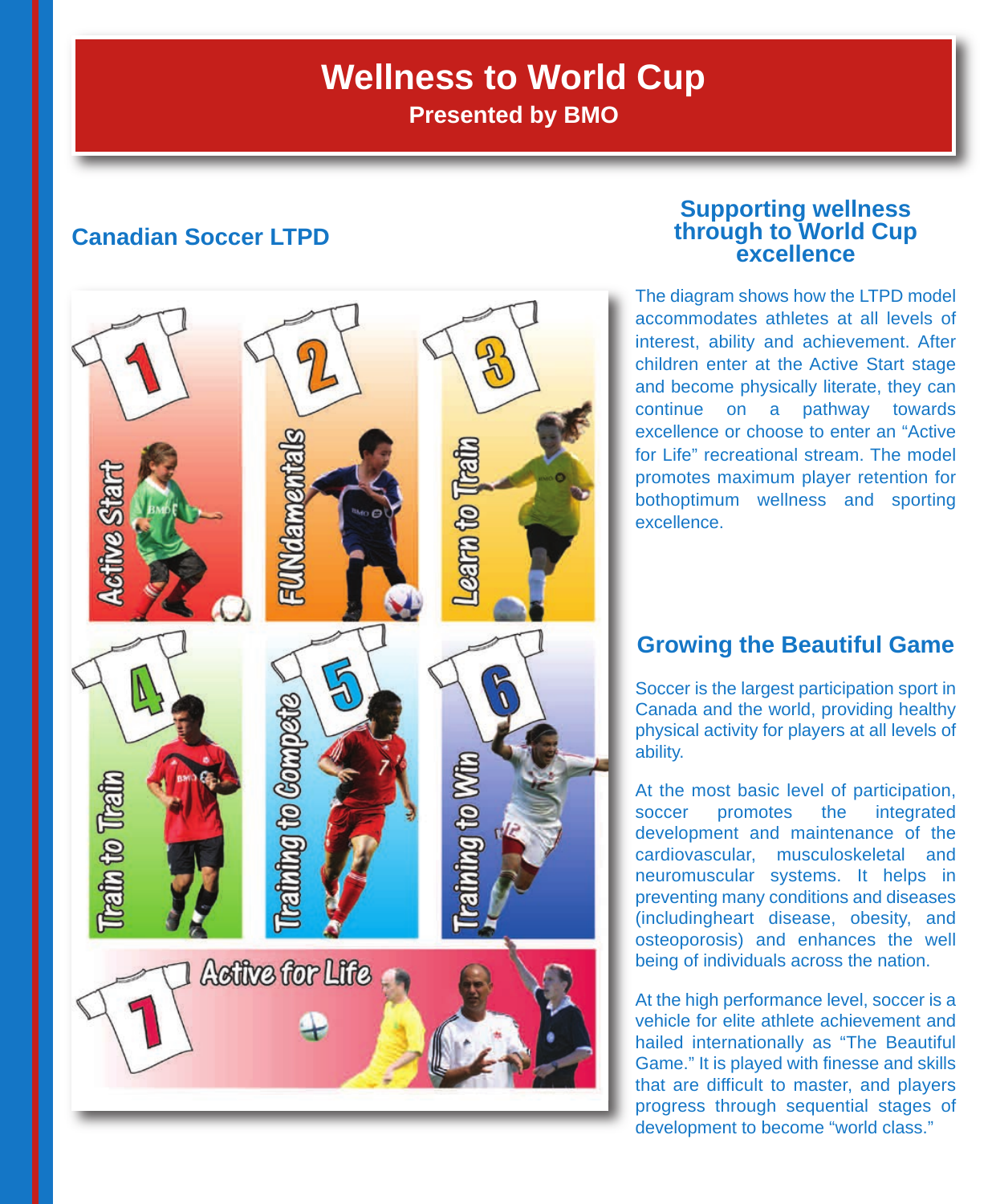## **Wellness to World Cup Presented by BMO**

### **Long-Term Player Development (LTPD)**

LTPD is a program for soccer player development, training, competition, and recovery based on biological age (i.e. physical maturity) rather than chronological age. It is player centred, coach driven, and administration, sport science, and sponsor supported.1

### **LTPD:**

- Eliminates gaps in the player development system.
- Guides planning for optimal athlete performance at all stages.
- Provides a framework for program alignment and integration, from volunteer club coaches to national and professional teams.
- Follows scientific principles and practical coaching experiences.

### **Benefits for players & parents:**

- Better understanding of what makes a good soccer program.
- More players learning at their level and having fun.
- Appropriate game and league structures (e.g. size of balls, goals, field etc.).
- More opportunity for players to realize their athletic potential.
- More coaches who are knowledgeable in leading safe, effective practices.

### **Benefits for coaches & clubs:**

- Information and education on effective coaching and practice methods.
- Guidelines for appropriate game structures.
- Guidelines on appropriate competition levels.
- Established pathways for player development for all levels of ability and ambition.
- Affirmation of best practices for coaches and club administrators.

### **Benefits for all:**

- Competitive behaviour is fostered in players, while over-competitive behaviour is discouraged in adults (e.g. coaches and parents).
- Players, parents, coaches, and administrators understand that players are unique and therefore different in interest and aptitude.
- Players stay involved in the sport throughout their lives (as players, coaches, referees or club administrators).
- Soccer grows, and lifelong wellness is promoted for players of all ages, genders, and levels of ability and disability.

<sup>1</sup> Adapted from Canadian Sport for Life: Long-Term Athlete Development Resource Paper, Ottawa: Canadian Sport Centres, 2005. The complete document is available at www.canadiansportlife.ca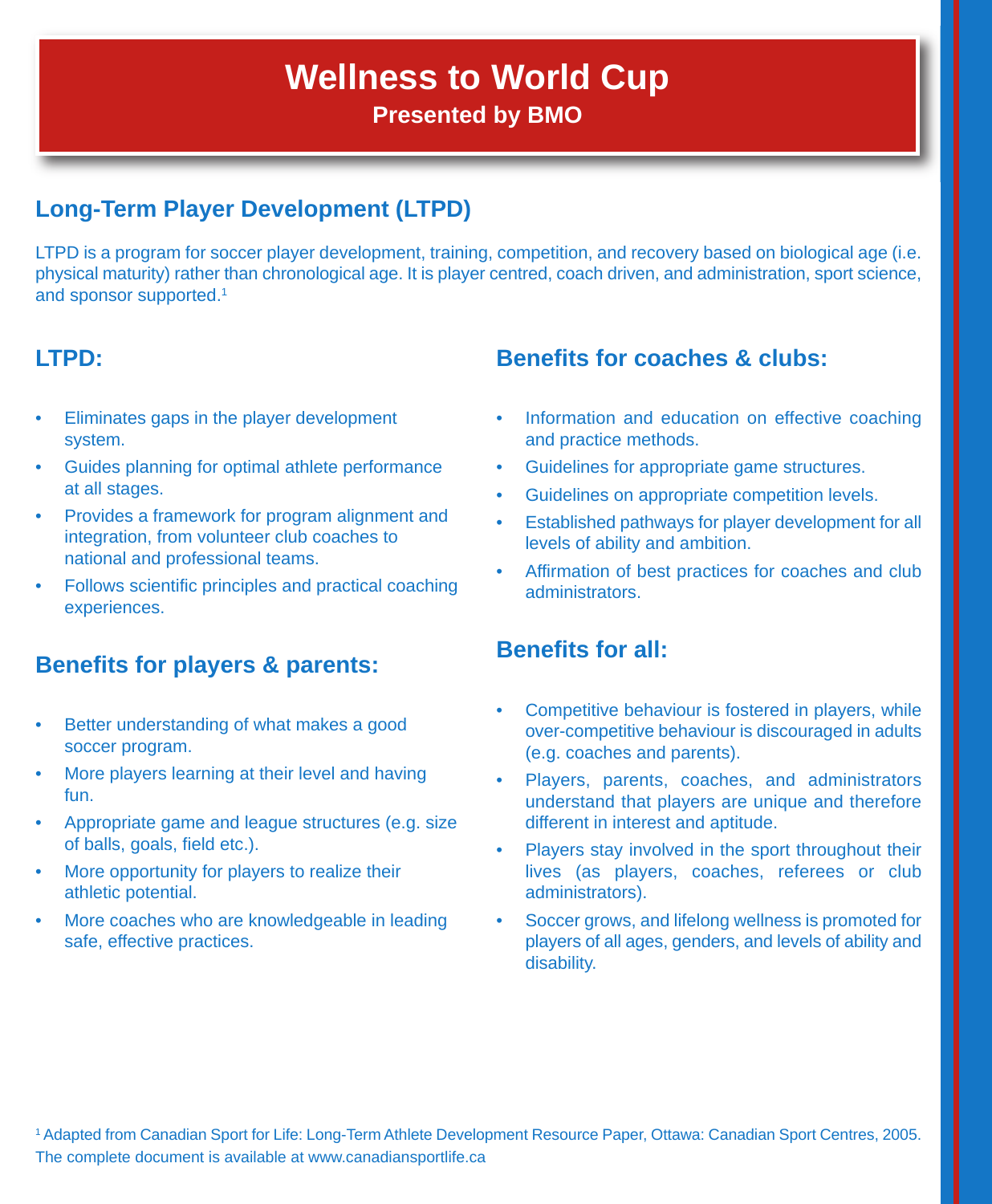

## **STAGE 1: Active Start U4-U6 Female and Male**

### **"FIRST KICKS"**

### **Soccer contributes to the well-being of children by engaging them in the sport while teaching them basic movements. At this introductory level, the objective is to get moving and to keep active.**

| Where:    | Home, daycare, schools, clubs, community, parks and recreation centres.  |
|-----------|--------------------------------------------------------------------------|
| Why:      | Provide early opportunities for children to learn basic soccer elements. |
| Who:      | Technical leaders, parent coaches, parents, educators, caregivers.       |
| Coaching: | Training in Physical Literacy (CSA Program).                             |

- **Physical** Provide the environment for learning proper fundamental movement skills such as running, jumping, twisting, kicking, throwing and catching.
- **Technical** The player and the ball: Running with the ball, dribbling, controlling, kicking and shooting.
- **Tactical** None.
- **Mental** Fun, fascination, and passion for play.

### **Game Structure:**

No competitive games – adult and child play together informally.

### **Recommended training times:**

30 to 45 minutes.

### **Season Length:**

4 to 16 weeks Winter/Spring/Summer, indoor and/or outdoor.

### **Recommendations:**

- Player success is encouraged. While the adult should challenge the child player, they should allow the child to "score" goals and "beat" the adult opponent.
- Adult discontinues play when the child has lost interest.



Achyllies Children should participate th many additional activities. Swimming and wellstructured gymnastics programs are recommended.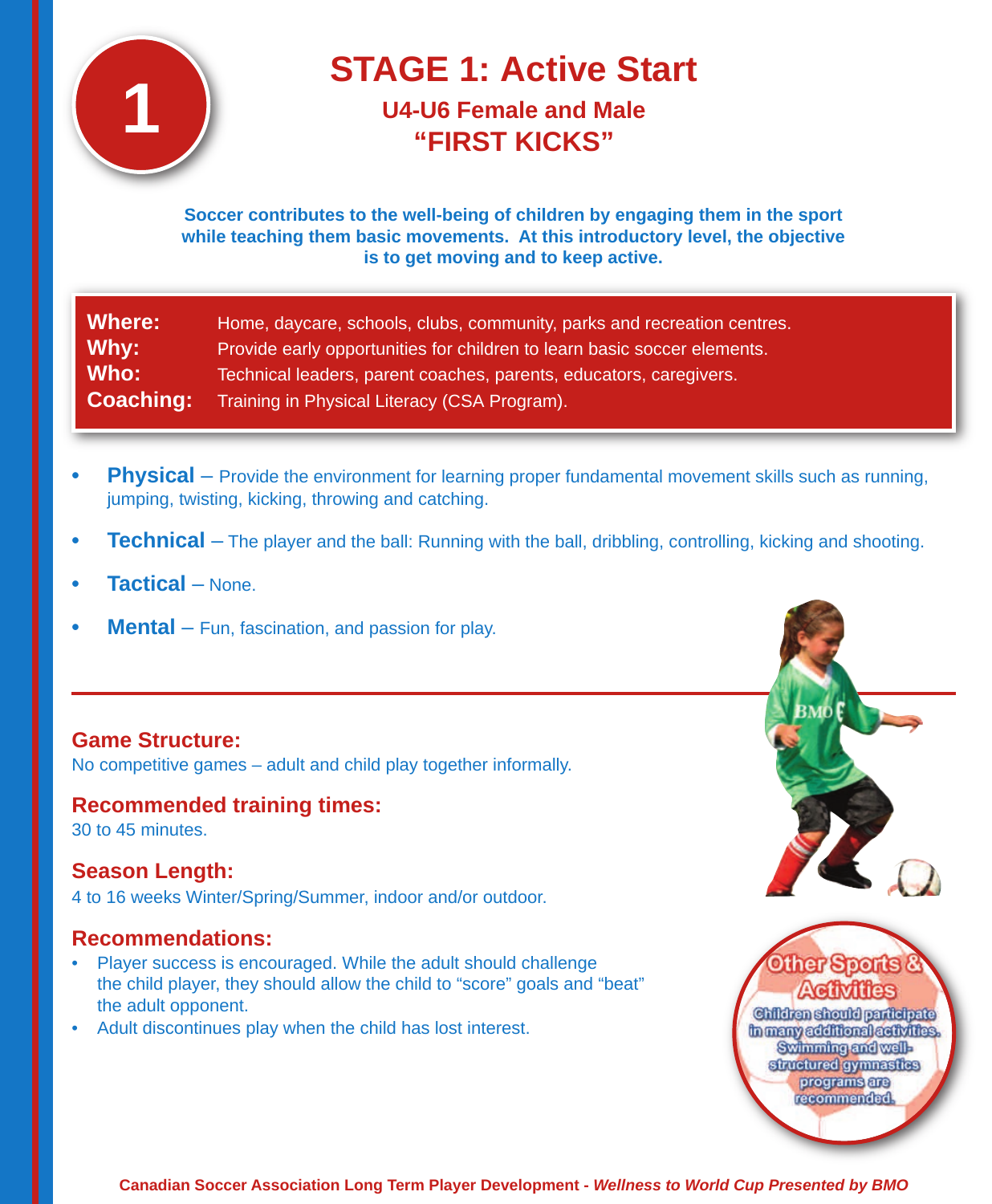

### **STAGE 2: FUNdamentals U6-U8 Female and U6-U9 Male "FUN WITH THE BALL"**



**At this stage, individual player development is paramount. Coaches and teachers should create a stimulating learning environment where the atmosphere is "Freedom and Fun."**

Where: Home, schools, clubs. Why: Provide opportunities for children to learn basic soccer elements. **Who:** Physical education teacher, parent coach, team coach, club head coach. **Coaching:** Training in Physical Literacy (CSA Program).

- **Physical** Develop the ABCs of movement: agility, balance, co-ordination and speed, as well as running, jumping, twisting, kicking, throwing and catching.
- **Fechnical** Movement exercises/games designed to promote a feel for the ball: gaining ball control in receiving passes, dribbling, passing less than 25m, kicking the ball forward, and shooting on goal.
- **Tactical** Small children are egocentric playing the ball is the most important objective. However, they now need to be introduced to co-operation between players. They gain understanding of the game through playing situations.
- **Mental** Basic awareness of environment to build game intelligence and decision making.

### **Game Structure:** Ranges from 3v3 to 5v5.

|                         |                   |                       |                  | <b>FIELD SIZES</b> |                              |                                  |
|-------------------------|-------------------|-----------------------|------------------|--------------------|------------------------------|----------------------------------|
| <b>Game Format</b>      | <b>Squad Size</b> | <b>IGame duration</b> | <b>Ball Size</b> |                    | Min/Max width Min/Max length | <b>GOAL SIZES</b> no larger than |
| $3 \vee 3^*$            | Max 6             | $2 \times 15$ min.    | 3/4              | 18 to 22m          | 25 to 30m                    | 5f/1.52m X 8f/2.44m              |
| $4 \vee 4$ <sup>*</sup> | Max 8             | $2 \times 15$ min.    | 3/4              | 20 to 25m          | 30 to 36m                    | 5f/1.52m X 8f/2.44m              |
| $5 v 5*$                | Max 10            | $2 \times 15$ min.    | 3/4              | 25 to 30m          | 30 to 36m                    | 5f/1.52m X 8f/2.44m              |

*\*With or without goalkeeper - when no goalkeeper, reduce the goal size.*

**Recommended training times:** 30 to 45 minutes. **Season Length:** 12 to 20 weeks, indoor and/or outdoor. **Recommendations:**

- No league standings jamboree format emphasis is on FUN.
- Players and game formats are organized to support the basic playing experiences.
- All players play equal time and try all team positions, including goal keeping.
- Equal time should be allotted to practice and games.

Other Sports & **Activities** Children should participate th many additional activities. Swimming and wellstructured gymnastics programs are recommended. along with ball sports.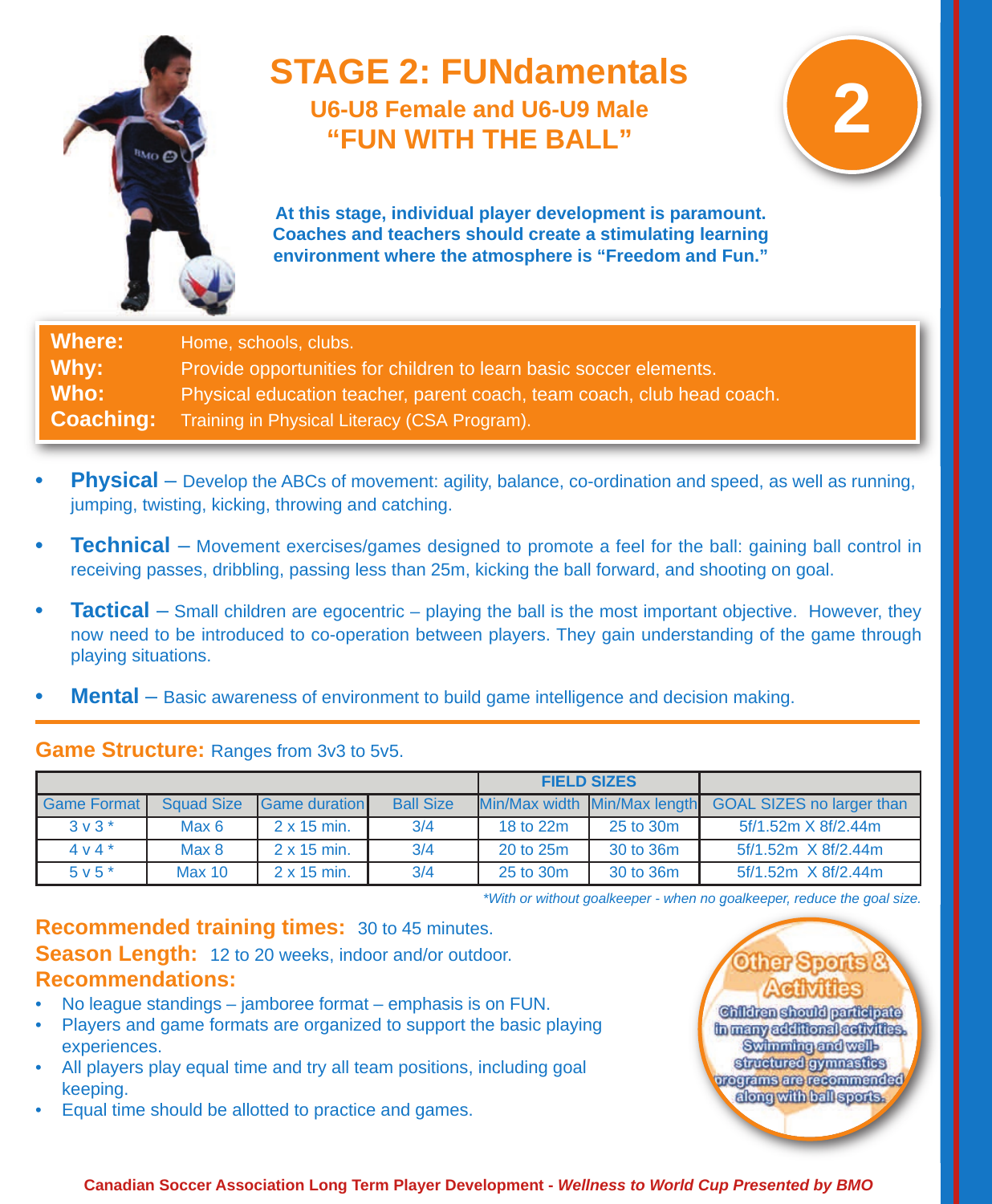## **3 STAGE 3: Learning to Train U8-U11 Female / U9-U12 Male "THE GOLDEN AGE OF LEARNING"**

**The effect of the role-model is very important at this stage. Children begin to identify with famous players and successful teams, and they want to learn imaginative skills. Skill demonstration is very important, and the players learn best by "doing." Players move from self-centered to self-critical, and they have a high stimulation level during basic skills training.**

**This is also an important time to teach basic principles of play and to establish a training ethic and discipline. Repetitions are important to develop technical excellence, but creating a fun and challenging environment is still essential for stimulating learning.**

| Where:           | Clubs, district/regional development centers, schools.   |
|------------------|----------------------------------------------------------|
| Why:             | Player development and talent identification.            |
| Who:             | Coaches, technical leaders, physical education teachers. |
| <b>Coaching:</b> | Training in Physical Literacy (CSA Program).             |

- **Physical** This is an optimal window for trainability of speed, flexibility and skills.
- **Technical** Building a greater repertoire of soccer related movements; technical skills are developed in training and within the context of basic soccer games.
- **Tactical** Developing environment awareness and encouraging decision making: simple combinations, marking and running into space.
- **Mental** Golden age of learning; intrinsic motivation is developed by the Fun and Enjoyment that foster desire to play; imagination, creativity, increased demands, discipline.



### **Game Structure:** Ranges from 6v6 to 8v8.

|                    |                                                          |                      |                  | <b>FIELD SIZES</b> |           |                                                        |
|--------------------|----------------------------------------------------------|----------------------|------------------|--------------------|-----------|--------------------------------------------------------|
| <b>Game Format</b> | <b>Squad Size</b>                                        | <b>Game duration</b> | <b>Ball Size</b> |                    |           | Min/Max width Min/Max length GOAL SIZES no larger than |
| 6v6                | $\lvert \cdot \rvert$ deal 8/Max 10 $\lvert$ 2 x 25 min. |                      | 3/4              | 30 to 36m          | 40 to 55m | 6f/1.83m X 14f/4.27m                                   |
| 7 <sub>v</sub>     | Ideal $9$ /Max 12 $2 \times 25$ min.                     |                      |                  | 30 to 36m          | 40 to 55m | 6f/1.83m X 16f/4.88m                                   |
| $8v$ 8             | $\text{Ideal11/Max}$ 14 2 x 30 min.                      |                      |                  | 42 to 55m          | 60 to 75m | 6f/1.83m X 18f/5.49m                                   |

### **Recommended training times:** 45 to 70 minutes. **Season Length:** 16 to 20 weeks, indoor and/or outdoor. **Recommendations:**

- Small leagues provide game fixtures, but no league standings are recorded.
- Players and game formats are organized to support the basic playing experiences.
- All players play equal time and try all team positions, including goal keeping.
- The game structure progresses between ages from simple to more complex.
- The training to competition ratio should be 2 to 3 training sessions for every game.

# **Other Sports &**

Other sports continue to play a role, both for variety and cross-training, but the balance now begins to shift firmly in *lavour* of **SOCCET**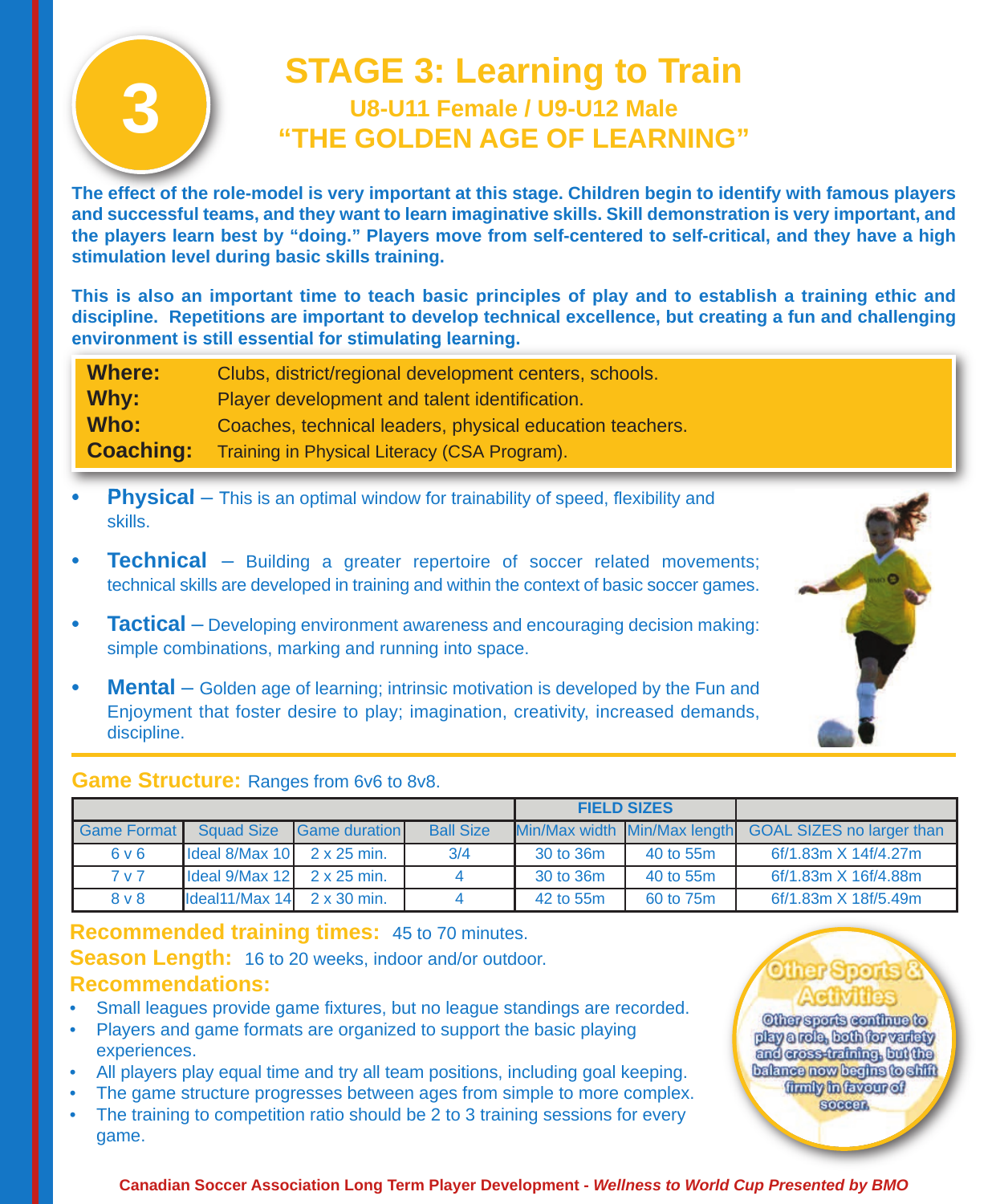## **STAGE 4: Training to Train U11-U15 Female / U12-U16 Male "IDENTIFYING THE ELITE PLAYER"**



**At this stage, elite soccer groups express interest in recruiting talented youth players. Care must be taken to recognize and protect the long-term interests of each player. Risks and issues can be avoided by ensuring that the development model remains "player centred."**

**The optimal window of trainability for stamina begins with the onset of Peak Height Velocity (PHV), more commonly known as the adolescent growth spurt. The demands of skill training as well as training loads should increase, thus provoking improvement in mental toughness, concentration and diligence. Awareness of tactics within the game becomes an important facet of the learning process. Players tend to be self-critical and rebellious, but they have a strong commitment to the team.**

**Where:** Sports Schools, select programs (regional, provincial, national), NTC, Clubs, Sport schools. **Why:** Player development, talent identification and talent development. **Who:** Club head coaches & team coaches, Provincial & National team coaches. **Coaching:** CSA B Preparatory License, Provincial B License, National B and A License.

- **Physical** Flexibility, disciplined warm-up and cool-down, agility, aerobic and anaerobic endurance, strength, core strength and stability, balance, nutrition and proper diet (pre-game, post-game, tournaments), prevention and care of injuries, importance of rest/recovery. Personalized programs needed in order to respect the growth spurt.
- **Fechnical** Introduction of advanced techniques to those who are capable; technical acquisition in a more complex environment and position-specific skills.
- **Tactical** Team work: development of tasks per unit (defensive, midfield or forward unit) and positional awareness through small-sided games and competitive matches.
- **Mental** Pre-competition routine, introduction to mental preparation, goal setting, coping with winning and losing.

### **Game Structure:**

|                    |                                                      |                       |                  |           | <b>FIELD SIZES</b>           |                                  |
|--------------------|------------------------------------------------------|-----------------------|------------------|-----------|------------------------------|----------------------------------|
| <b>Game Format</b> | <b>Squad Size</b>                                    | <b>IGame duration</b> | <b>Ball Size</b> |           | Min/Max width Min/Max length | <b>GOAL SIZES no larger than</b> |
| 8 <sub>V</sub> 8   | $\lvert \cdot \rvert$ 11/Max 14 $\lvert$ 2 x 30 min. |                       |                  | 42 to 55m | 60 to 75m                    | 6f/1.83m X 18f/5.49m             |
| 9 <sub>v</sub>     | $\lambda$ ldeal 12/Max 16 2 x 35 min.                |                       | 4/5              | 42 to 55m | 60 to 75m                    | 6f/1.83m X 18f/5.49m             |
| 11 v 11            | Ideal $16$ /Max $18$ 2 x 35 min.                     |                       |                  | FIFA req. | FIFA req.                    | 8f/2.44m X 24f/7.32m             |

*The Canadian Soccer Association highly recommends that no 11 a-side soccer be played before U13.*

### **Recommended training times:** 60 to 75 minutes.

**Season Length:** As players progress through this stage, they move towards year-round play that includes appropriate rest and recovery periods. **Recommendations:**

- Appropriate ratio of training, competition and rest throughout the year; periodized planning is critical.
- Training to competition ratio should be between 5 to 12 for every game.
- First experience in the select programs: regional, provincial and national.

**Canadian Soccer Association Long Term Player Development -** *Wellness to World Cup Presented by BMO*

Other Sports **Activities** 

Soccer is the primary sport, but complimentary sports are encouraged which support movement and athleticism suffable for soccer (e.g. track & field).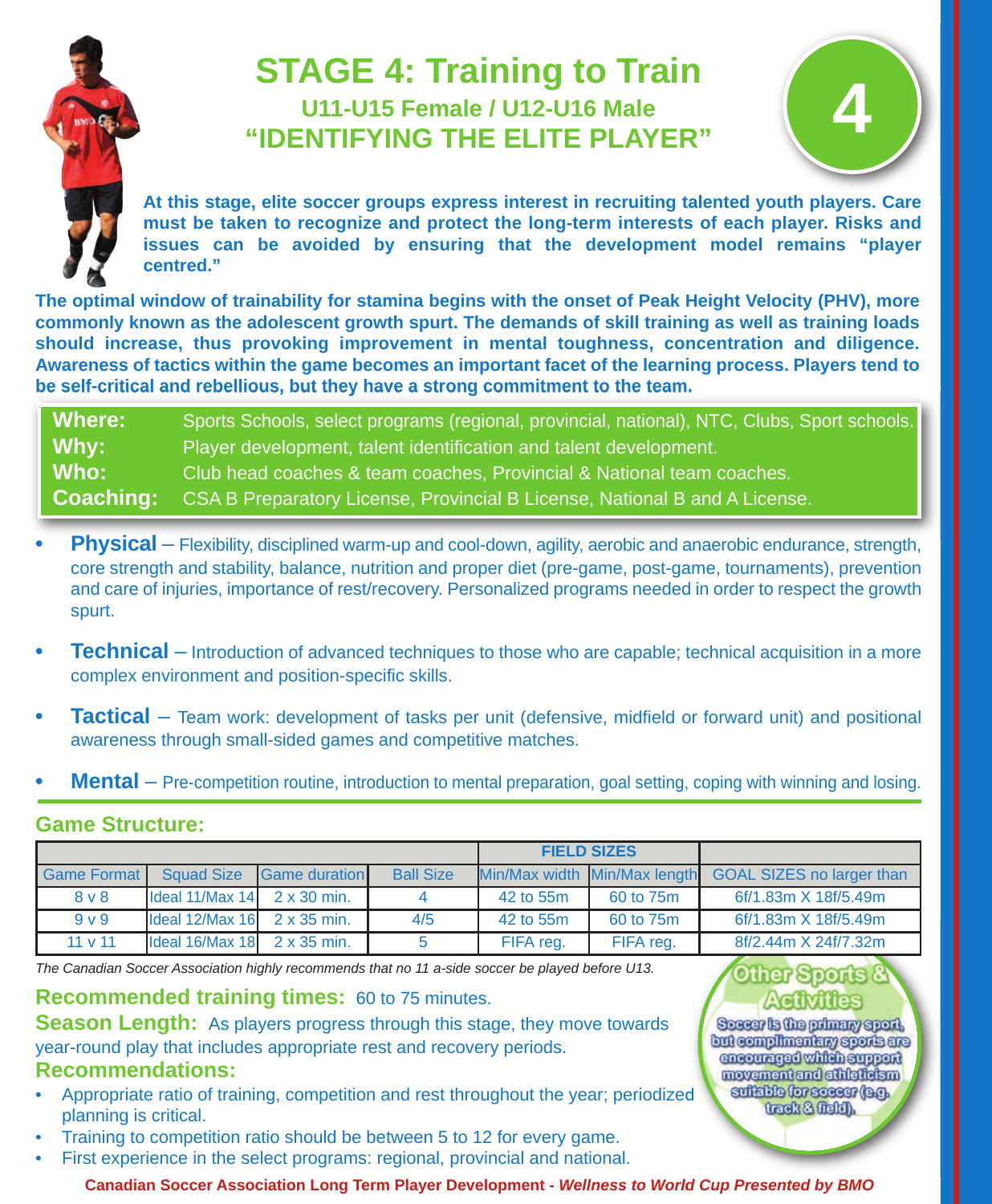## **STAGE 5: Training to Compete U15-U19 Female / U16-U20 Male "DEVELOPING THE INTERNATIONAL PLAYER"**

**Athletes who are now proficient at performing basic and soccer-specific skills are working to gain more game maturity as they learn to perform these skills under a variety of competitive conditions.**

**Fulfillment of each player's potential depends on their own efforts, the support of teammates, and the unselfish guidance of the coach. They must be exposed to quality playing and training environments which extend their mental, physical, tactical and technical capabilities to their limit. Players must have a sound understanding of soccer principles and concepts, and they should show emotional stability when confronted with pressure situations.**

| Where:           | Select programs (provincial, national), NTC, Clubs, semi-pro teams, pro-teams. |
|------------------|--------------------------------------------------------------------------------|
| Why:             | Player development and talent identification for late developers.              |
| Who:             | Club head coaches & team coaches, Provincial & National team coaches,          |
|                  | pro team coaches, university coaches.                                          |
| <b>Coaching:</b> | CSA National B and A License.                                                  |

- **Physical** Further develop flexibility, correct warm-up and cool-down, agility, aerobic and anaerobic endurance, strength, core strength and stability, balance, nutrition and proper diet (pre-game, post-game, tournaments), prevention and care of injuries, importance of rest and recovery.
- **Technical** Refinement of core skills and position specific-skills; continued development of advanced techniques and skills.
- **Tactical** Decision-making tactical awareness, game appreciation, game analysis, match coaching, productivity, competitive proficiency.
- **Mental** Increased player concentration, responsibility, discipline, accountability, goal setting, self-confidence, selfmotivation, will to win, mental toughness, competitive mentality in practice and games; satisfy player's urge for competition; importance of being educated in the game (watch games on TV and National team games).

### **Game Structure:**

**5**

| ___________________ |                                  |                          |                    |           |                              |                                  |
|---------------------|----------------------------------|--------------------------|--------------------|-----------|------------------------------|----------------------------------|
|                     |                                  |                          | <b>FIELD SIZES</b> |           |                              |                                  |
| <b>Game Format</b>  |                                  | Squad Size Game duration | <b>Ball Size</b>   |           | Min/Max width Min/Max length | <b>GOAL SIZES</b> no larger than |
| 11 v 11             | Ideal $16$ /Max $18$ 2 x 40 min. |                          |                    | FIFA req. | FIFA rea.                    | 8f/2.44m X 24f/7.32m             |
| 11 v 11             | Ideal $16$ /Max $18$ 2 x 45 min. |                          |                    | FIFA req. | FIFA rea.                    | 8f/2.44m X 24f/7.32m             |
|                     |                                  |                          |                    |           |                              | Other Sports &                   |

**Activities** 

Soccer is the primary **Sport.** 

### **Recommended training times:** 75 to 90 minutes.

**Season Length:** Year-round play that includes appropriate rest and recovery periods. **Recommendations:**

- Appropriate ratio of training, competition and rest throughout the year; periodized planning is critical.
- Training to competition ratio should be between 5 to 12 for every game.
- Players should play regularly in highly competitive professional and international match play.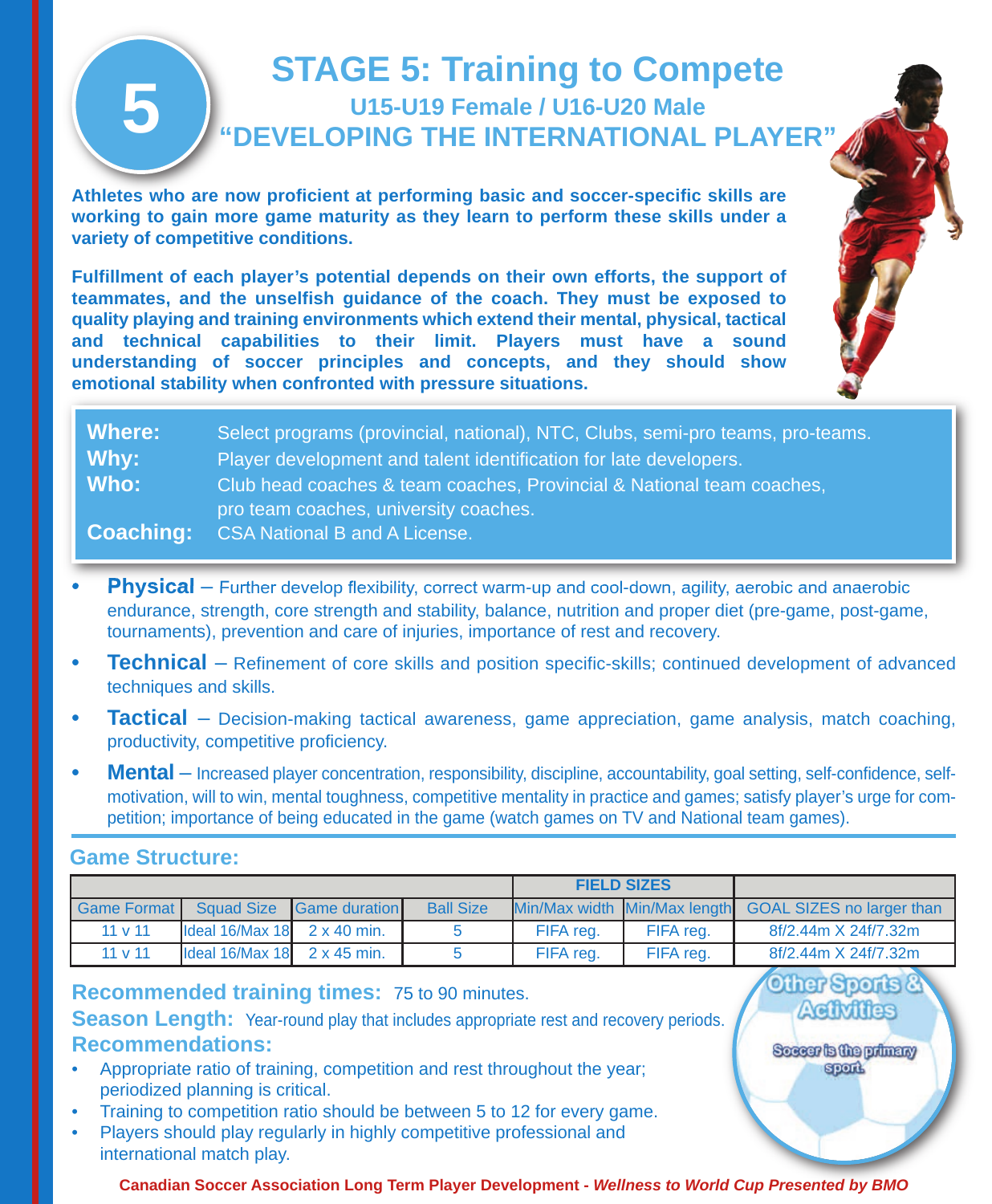## **6 STAGE 6: Training to Win U18+ Female / U19+ Male "BUILDING THE WORLD CUP PLAYER"**



Other Sports **Acitylities** 

Soccer is the primary **Sport** 

**The majority, if not all, of the player's physical, technical, tactical, and psychological qualities are now fully established, and the focus of training has shifted to optimization of performance. They may still require additional tactical experience in high-pressure games to develop consistency. The focus is on the maximization of all capacities.**

| Where:           | Select programs (national), semi-pro teams, pro-teams.             |
|------------------|--------------------------------------------------------------------|
| Why:             | High performance.                                                  |
| Who:             | National team coaches, and semi-pro and professional team coaches. |
| <b>Coaching:</b> | CSA National A License + advanced courses.                         |

- **Physical** Individual fitness program for maintenance, improve ment; work and recovery must be well monitored; periodization is critical.
- **Technical** Further development of advanced techniques and skills; refinement of general skills and individual positional skills; game-related technical repetition under pressure.
- **Tactical** High degree of decision making, leadership and game analysis skills; ability to adjust game plan and adapt playing strategies to suit changing demands.
- **Mental** Increased concentration and responsibility, leadership, discipline, accountability, goal setting, self confidence, self motivation, will to win, mental toughness, competitive mentality, established pre-practice and pre-game routine.

### **Game Structure:** FIFA Rules. **Recommended training times:** 75 to 90 minutes. **Season Length:** Year-round play that includes appropriate rest and recovery periods.

### **Recommendations:**

- Appropriate ratio of training, competition and rest throughout the year; periodized planning critical.
- Training to competition ratio should be between 5 to 12 for every game.
- Players should play regularly in highly competitive professional and international match play.

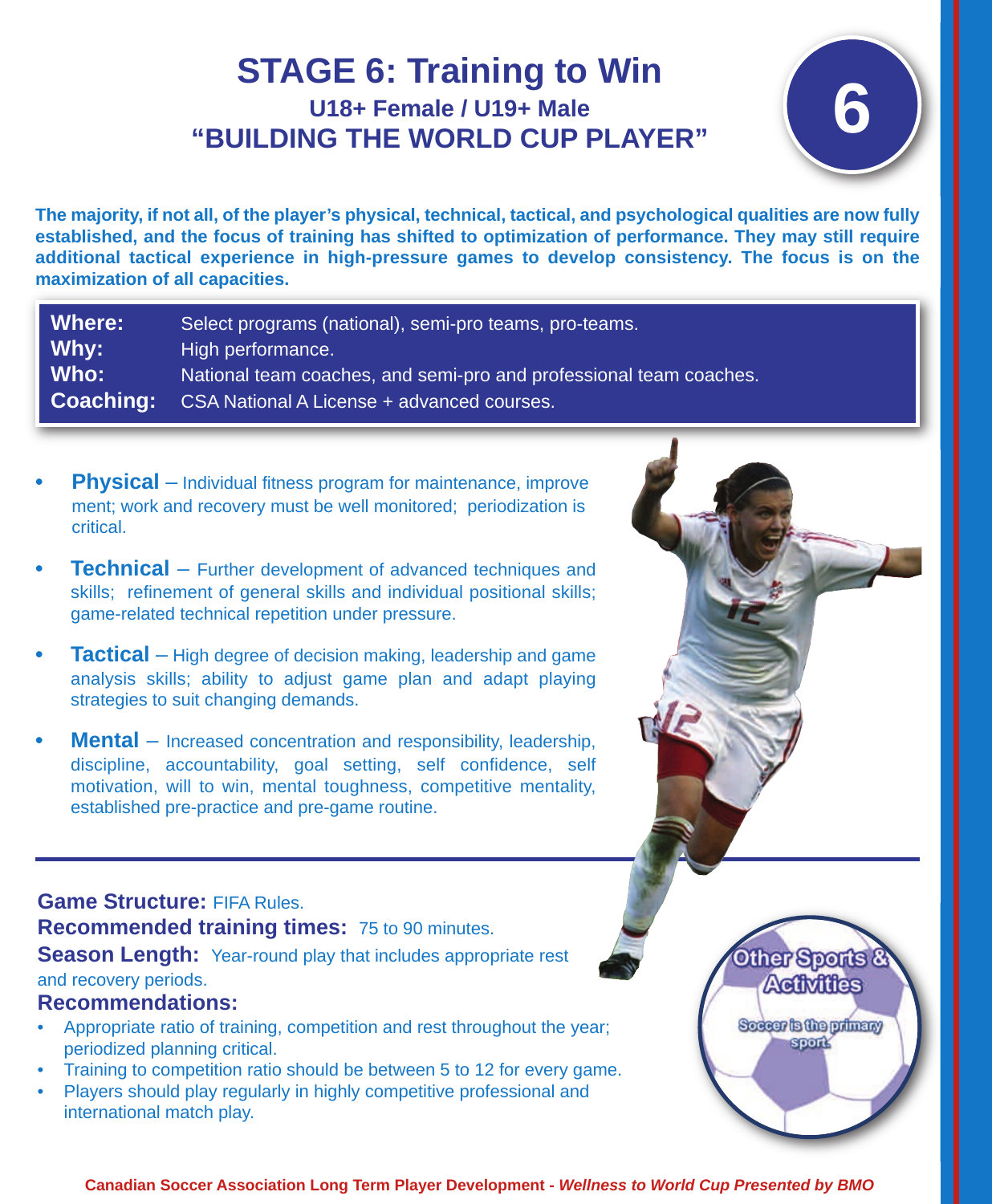## **STAGE 7: Active for Life Any age Female and Male "SOCCER FOR HEALTH & GRASSROOTS GROWTH"**

**At any stage in the LTPD model, regardless of their level of ability, players may decide to play soccer as a purely recreational sport so they can continue to enjoy the game and maintain lifelong wellness. They might be youth players who decide not to pursue high performance, or they might be top players from senior clubs, colleges, universities, and semi-professional teams who enjoy competition but do not intend to play at the international level. They might also be complete newcomers to the game who discover an interest in soccer in late adolescence or adult life. Players at all levels should have opportunities to become active in soccer coaching, officiating and administration. The recruitment and retention of players, coaches, referees and administrators is key to the ongoing development of both grassroots and elite soccer in Canada.**

### **Youth Players**

Many youth players pursue the dream of representing Canada; others play for simple enjoyment of the game, the camaraderie of being on a team, and the health benefits that the sport provides. LTPD seeks to provide opportunities for youth players to continue in the game, even if they do not pursue high-performance play.

### **Competitive and High-Performance Players**

Many players with senior clubs, colleges, universities and semi-professional teams enjoy competition but do not intend to play at the international level. Along with thousands of adults playing in various competitive divisions, they deserve opportunities to continue playing at an appropriate level that sustains their passion for the beautiful game.

#### **Newcomers**

Soccer attracts newcomers of all ages who want to enjoy a team sport while learning new skills and improving their health and wellness. Opportunities should exist to encourage these latecomers to learn and play the game, regardless of their skill level or ability.

### **Player Retention**

After they retire from playing, soccer players of all abilities (including senior club, high-performance and professional) should be encouraged to pursue careers as soccer coaches, mentors, referees, administrators or sport science specialists. Soccer and its governing bodies benefit when players are formally encouraged and retained within the fabric of the game.

| Where:           | Clubs, communities, schools, universities, colleges and wherever the game is played.                   |
|------------------|--------------------------------------------------------------------------------------------------------|
| Why:             | For the development of the game; for the right to play despite ability, age, or gender; for the joy of |
|                  | learning a new sport at any age.                                                                       |
| Who:             | Coaches of all ages and genders.                                                                       |
| <b>Coaching:</b> | Training based on level of play: Active for life or competition stream.                                |

- **• Physical** Follow appropriate guidelines in the areas of endurance, strength and flexibility training to remain active or play competitive.
- **Technical** Learn new skills, or use and maintain skills already acquired.
- **Tactical** Basic tactics are sufficient to enjoy the game at a recreational level. More advanced are required for competitive level.
- **Mental** Focus on having fun, in addition to stress release and fitness discipline.

**Game Structure:** Adapt the game structure to suit the level of play, number of

players, and available space.

**Recommended training times:** 75 to 90 minutes.

**Season Length:** Year-round play that includes appropriate rest and recovery periods. **Recommendations:**

- Access for players of all ages, genders and ability.
- Costs to players should be minimized to ensure maximum participation.
- No league standings emphasis on FUN at the recreational level.

• Appropriate ratio of training, competition and rest throughout the year; periodized planning is critical.

Other Sports & Acitylites Soccer is one of a variety of sports and activities.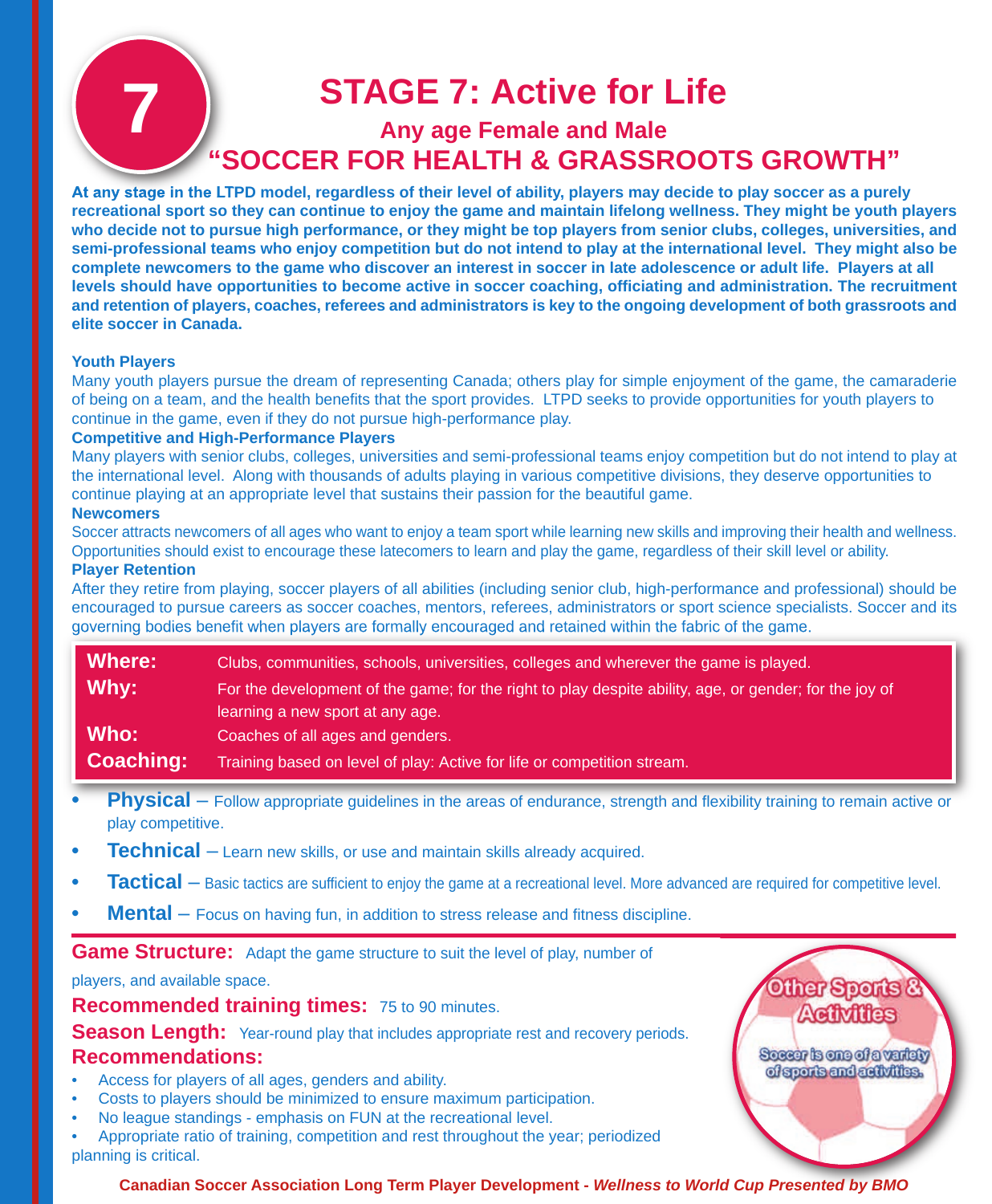## **Wellness to World Cup Presented by BMO**

### **Further Information**

The Canadian Soccer LTPD model, Wellness to World Cup presented by BMO, is designed to optimize Canadian excellence and lifelong wellness through soccer. By ensuring fun playing experiences for children, a suitable player development pathway for youth, and opportunities for lifelong participation for all players regardless of age, gender, ability or disability, LTPD provides a framework for the growth and success of the Beautiful Game in Canada.

To learn more about Wellness to World Cup presented by BMO visit: www.CanadaSoccer.com

To learn more about LTAD visit: www.canadiansportforlife.ca



### **The Canadian Soccer Association**

Leading Canada to victory and Canadians to a life-long passion for soccer



Proud to support soccer across Canada

We acknowledge the financial support of the Government of Canada through Sport Canada, a branch of the Department of Canadian Heritage.